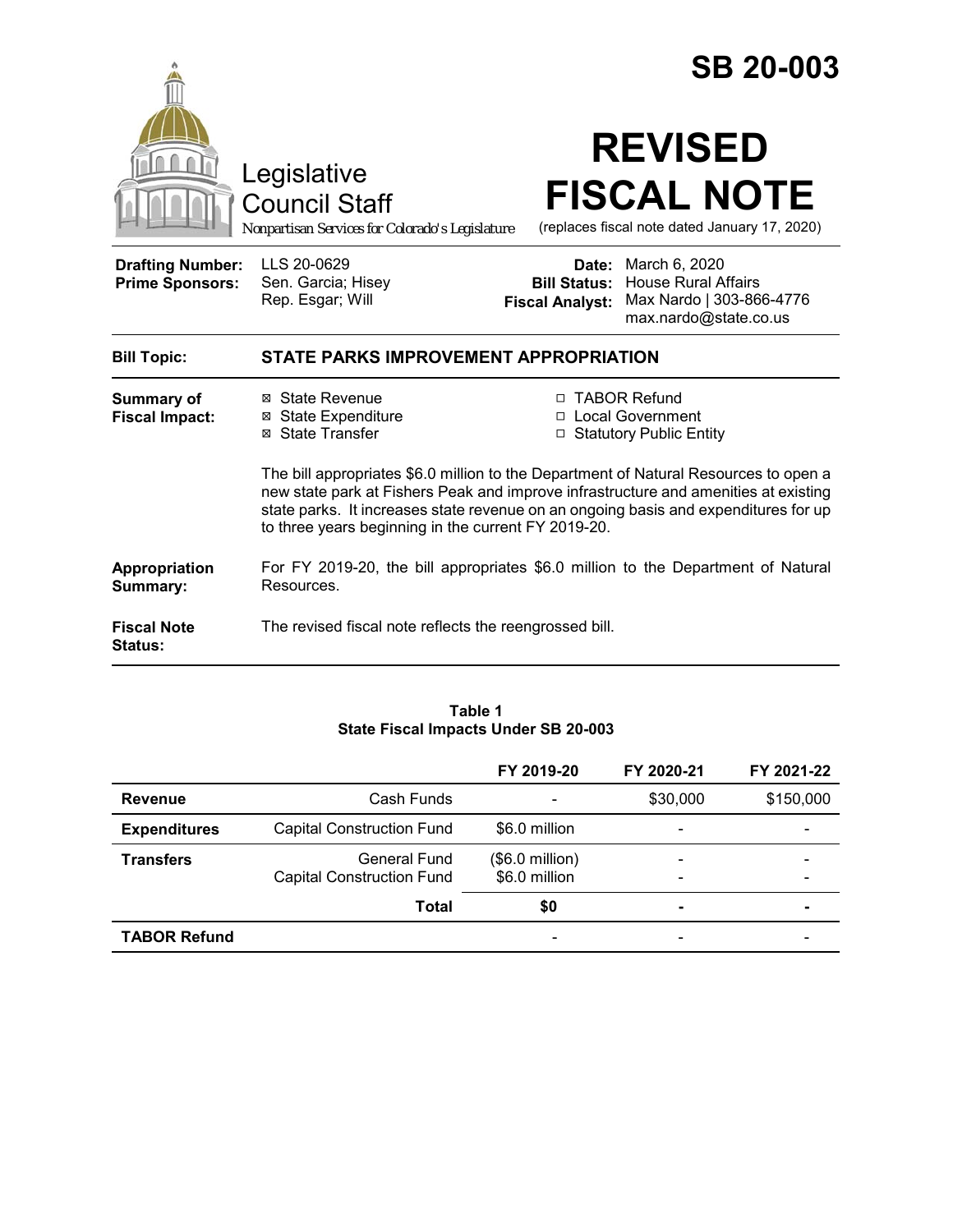March 6, 2020

## **Summary of Legislation**

The bill transfers \$6.0 million from the General Fund to the Capital Construction Fund and appropriates it to the Department of Natural Resources (DNR). The appropriation is for infrastructure to facilitate the opening of a new state park surrounding Fishers Peak and infrastructure improvements and maintenance to address increased visitation at existing state parks.

#### **State Revenue**

The bill will increase state cash fund revenue by an estimated \$30,000 in FY 2020-21, and \$150,000 in FY 2021-22. Revenue will come from user fees from additional visitors made possible by the opening of a new state park and expanded infrastructure, such as campgrounds, at existing state parks. State parks are an enterprise under TABOR; therefore, revenue is not subject to the TABOR limit.

|                                           | FY 2019-20 | FY 2020-21 | FY 2021-22 |
|-------------------------------------------|------------|------------|------------|
| <b>Department of Natural Resources</b>    |            |            |            |
| Passes for the state park at Fishers Peak |            | \$30,000   | \$60,000   |
| User fees at existing state parks         | -          |            | \$90,000   |
| <b>Total Revenue</b>                      | -          | \$30,000   | \$150,000  |

#### **Table 2 Revenue Under SB 20-003**

## **State Transfers**

The bill transfers \$6.0 million from the General Fund to the Capital Construction Fund in the current FY 2019-20.

## **State Expenditures**

Beginning in FY 2019-20, the bill increases state expenditures in the Department of Natural Resources by \$6.0 million. For any project initiated in FY 2019-20, the appropriation is available for up to three years. The fiscal note assumes that these projects can be managed without the need for additional staff or operating appropriations. Future staffing needs and operating costs for the state park at Fishers Peak or other facility expansion resulting from this bill can be addressed through the annual budget process.

## **Effective Date**

The bill takes effect upon signature of the Governor, or upon becoming law without his signature.